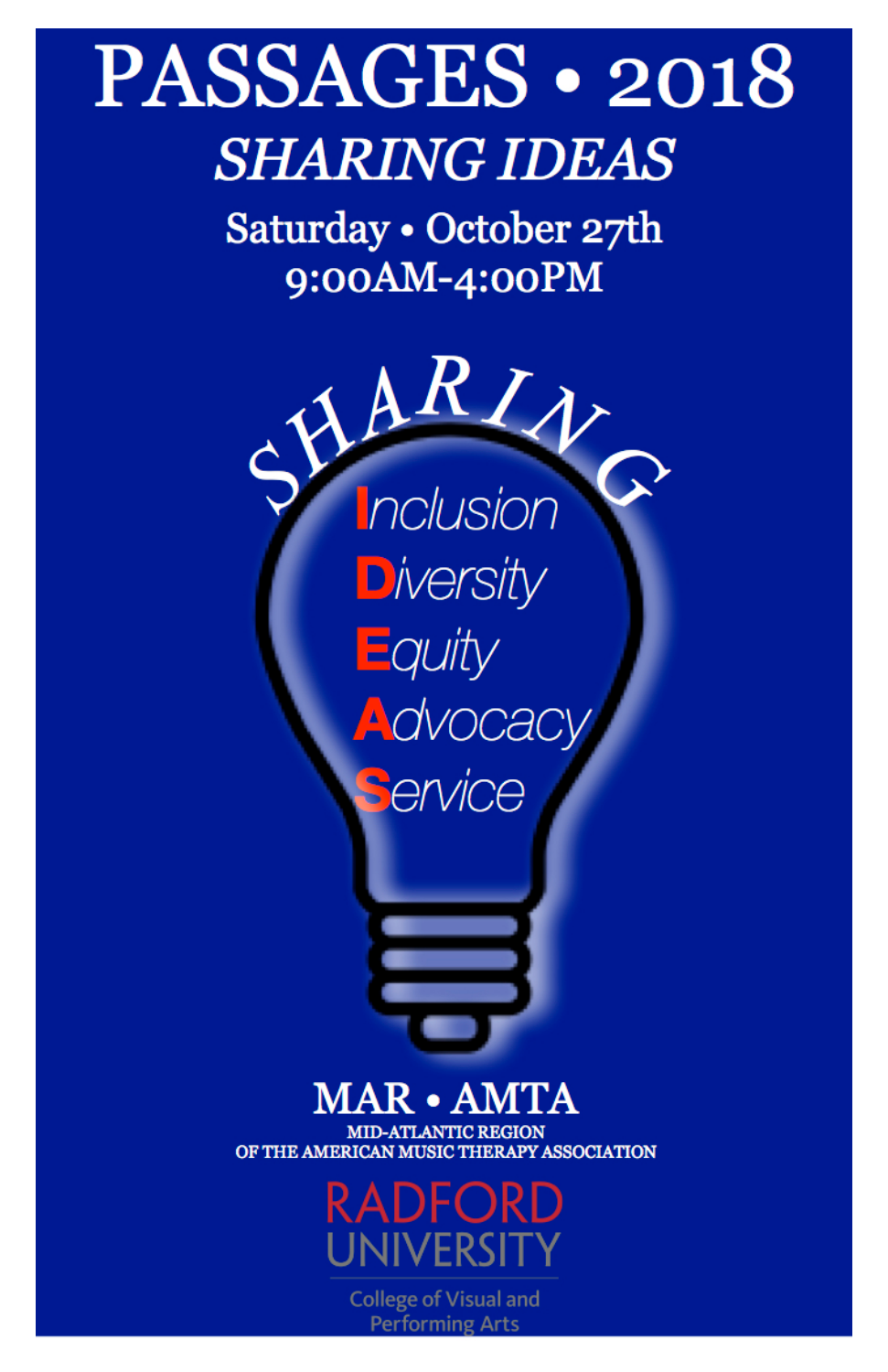### *Schedule of Events*

**8:30am-9:00am Registration** *Joseph P. Scartelli Atrium* 

**9:00am-10:00am Welcome & Keynote Address**  *Covington Center Performance Hall*

**Jason Willey, MMT, MT-BC**-*Student Affairs Advisor, MAR-AMTA* 

**Patricia Winter, PhD, MT-BC***-Associate Professor of Music Director, Music Therapy Program, Radford University*

**Meghan Smith, MT-BC** and **Dave Blanco, Music Therapy Student, Radford University**-*Passages Co-Chairs*

*Keynote Address*

*"What's the big IDEA? Moving Toward a Social Justice Framework for Music Therapy."*

#### **Adenike Webb, MMT, MT-BC**

*Adenike Webb, MMT, MT-BC is a PhD candidate in music therapy at Temple University, Philadelphia. She has worked in inpatient and outpatient behavioral health settings for 16 years, working with children through older adults. Her clinical supervision of fieldwork students and interns led to an interest in understanding and contributing to formal music therapy education, with a desire to improve cross-cultural interactions between clinicians and clients. Her research interests focus on developing cultural awareness and sensitivity in music therapy practice and education, and she has regularly presented at national music therapy conferences on topics pertaining to cultural competence.*

#### **10:00am-10:15am**

*Quick Break* • *Transition to Porterfield Hall for Concurrent Sessions*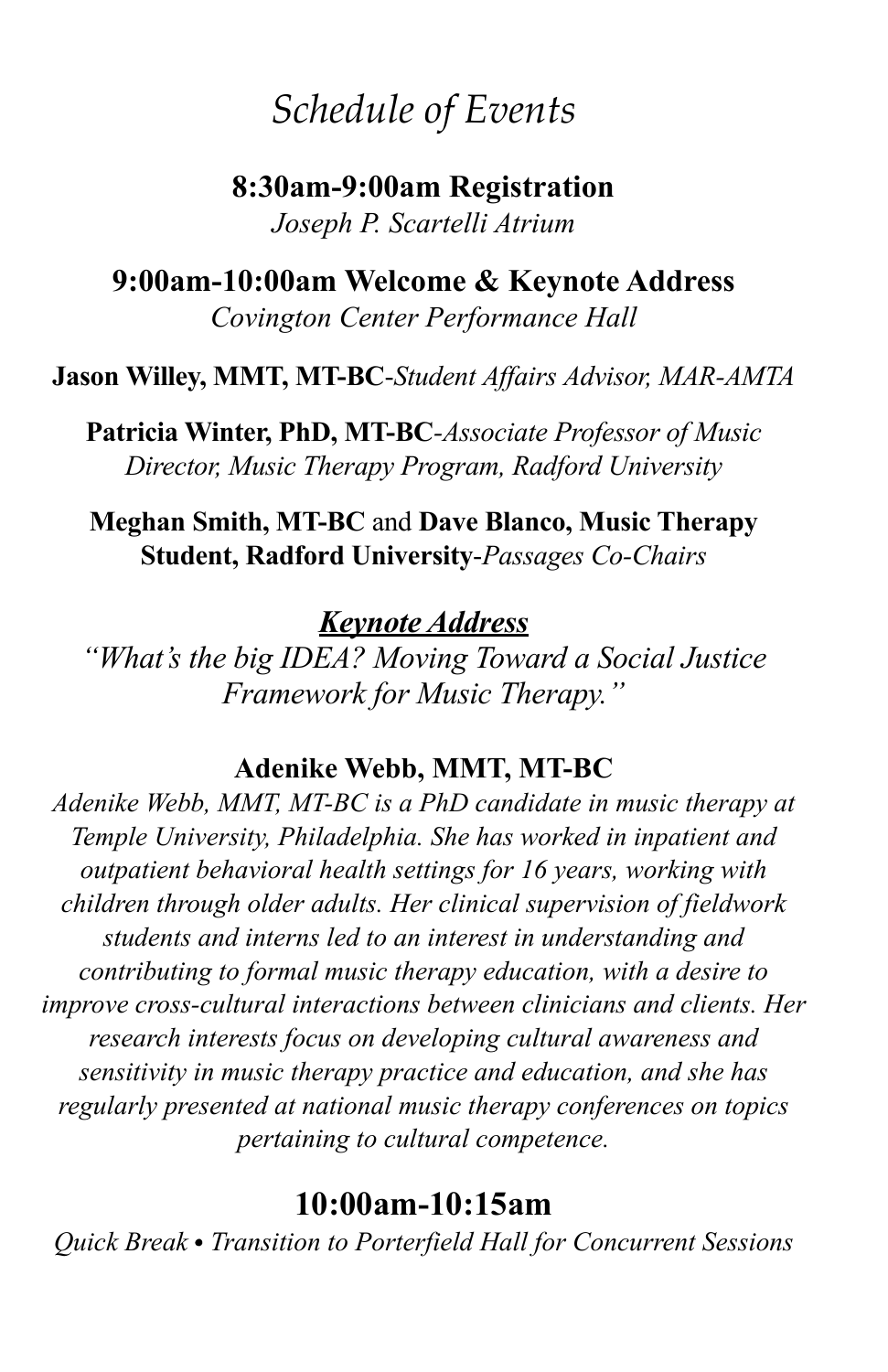## **Concurrent Sessions I 10:15am-11:05am**

*Porterfield Hall*

### *Musicoterapia a Italia: Transcending Cultural Barriers Through Music Room 149*

Music transcends barriers, but how is this accomplished in cross-cultural music therapy? This presentation discusses a practicum placement at the Conservatorio di Musica in Pescara, Italy and how the student music therapist relied on core principles of music therapy to successfully interact with her geriatric clients.

*Juliana Joyce is a senior music therapy and Italian major at Nazareth College of Rochester, NY. She integrated her interests in the spring of 2018 by completing a semester abroad in Pescara, Italy.*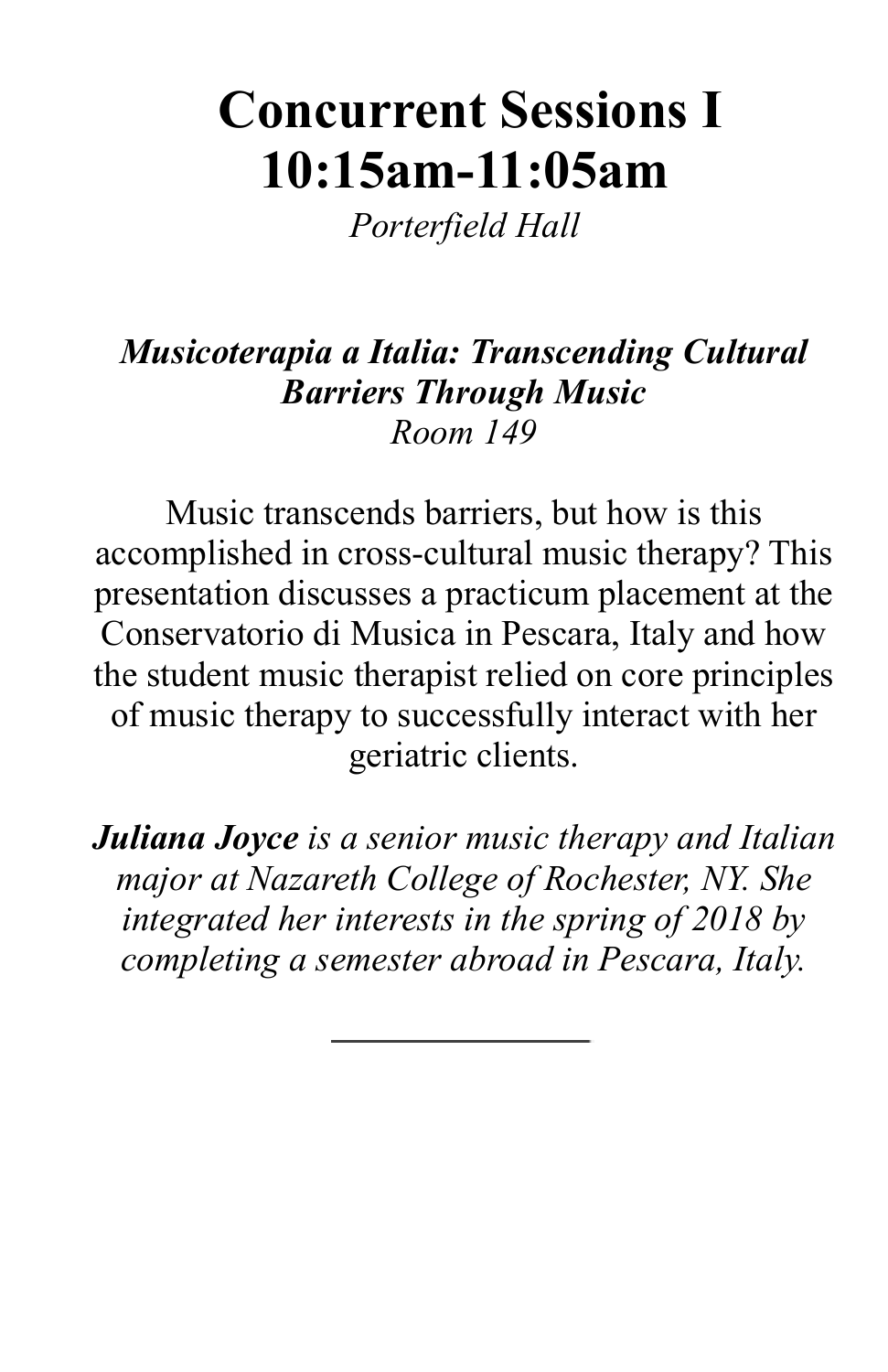### *The Importance of Self-Care During Music Therapy Practicum Room 101*

In this presentation, we will talk about the importance of self-care for music therapy practicum students. As college students, we face many mental, physical, and spiritual problems that could hinder our performance when working with clients. This presentation will provide information that addresses the mental, physical, and spiritual means of self-care for practicum students.

*Maya Johnson is a junior music therapy student at Radford University. She serves as the President of the Music Therapy Club. Her practicum work includes adults with intellectual disabilities.*

*Leah Piemonte is a junior music therapy student at Radford University. Her current client group consists of college-aged individuals with a variety of developmental and intellectual disabilities.*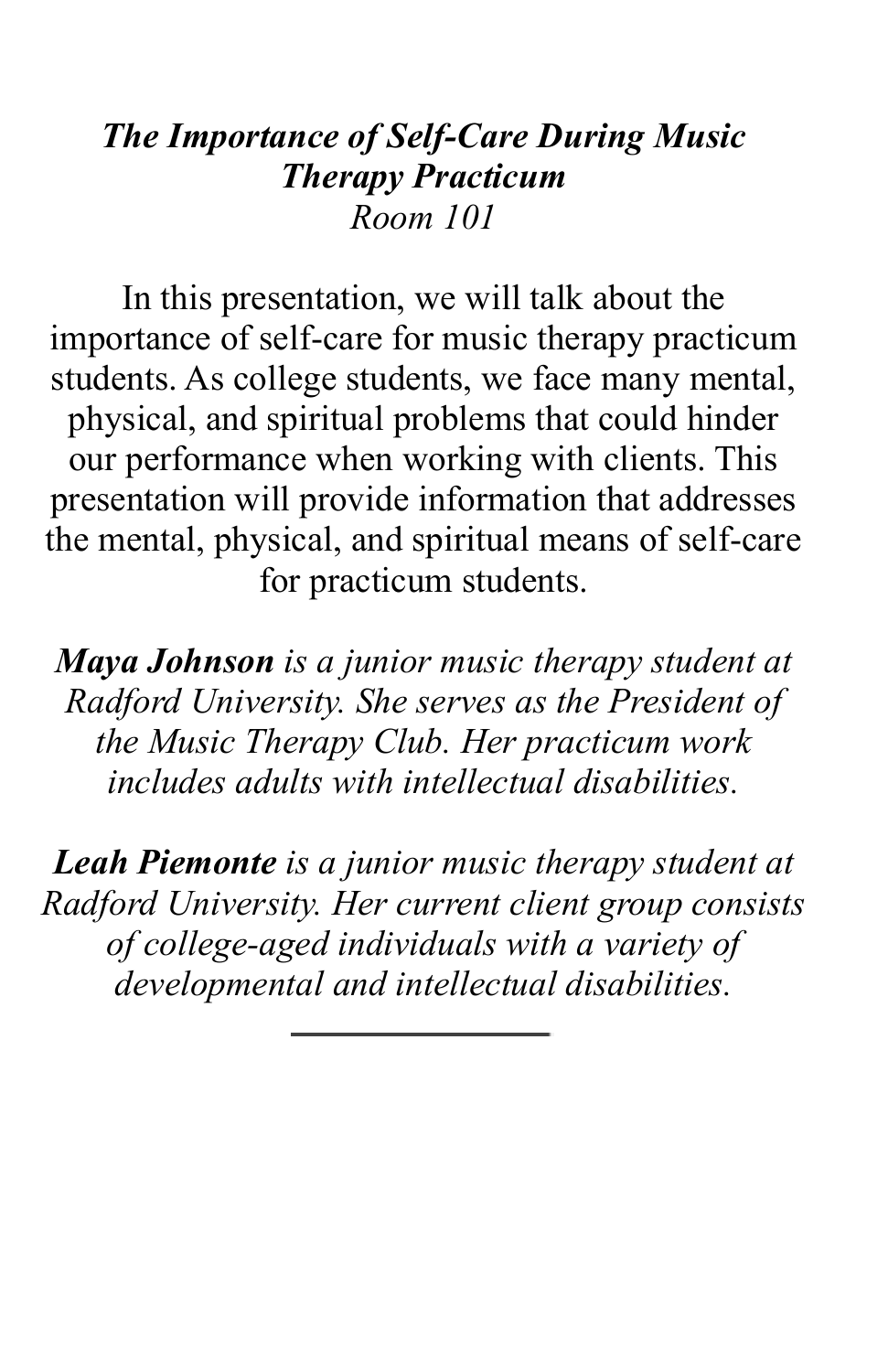## **Concurrent Sessions II 11:15am-12:05pm**

*Porterfield Hall*

### *An Introspective Examination of Collaboration with Speech Language Pathologists within a Preschool Language Lab Room 149*

Student perspectives on working in collaboration with Speech Language Pathology students in a Preschool Language Lab for children with speech and language disorders while conducting separate research projects.

*Dave Blanco is a senior music therapy student at Radford University from Northern Virginia. He has accepted a music therapy internship at the Veterans Affairs Medical Center in Salem, VA.*

*Skyler Cumbia is a senior music therapy student at Radford University from Hanover, Virginia. She is in the process of applying for a music therapy internship.*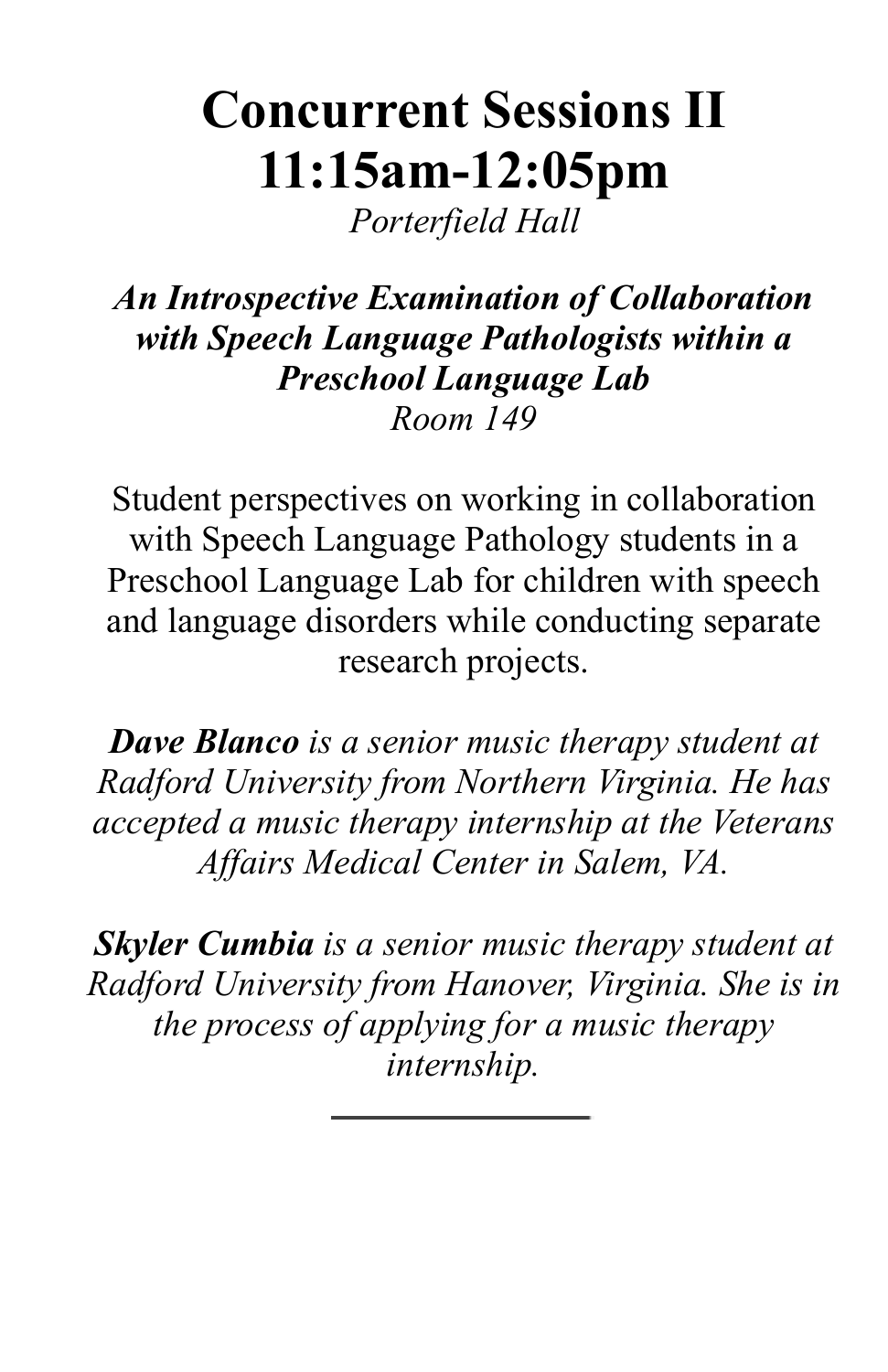### *Interdisciplinary Work and Cultural Education in Nicaragua Room 101*

As music therapists, being culturally aware and informed of other professions is essential. However, sometimes inhibitions about collaborating with other disciplines due to lack of interdisciplinary knowledge arise. In this presentation, you will gain insight into the benefits of interprofessional collaboration and cultural competence through our service experience in Nicaragua.

*Emily Match is a junior music therapy student with a multicultural studies minor at Nazareth College and is Vice President of AMTAS-Naz chapter.* 

*Madeline Mitchell is a junior music therapy student at Nazareth College with a minor in Spanish.* 

*Taylor Santabarbara is a senior music therapy student at Nazareth College. Taylor is interested in child development and hopes to become a Music Therapist with a NICU certification in the future.*

### **12:15pm-1:15pm Lunch**

*Location to be announced Hosted by the Radford Music Therapy Club*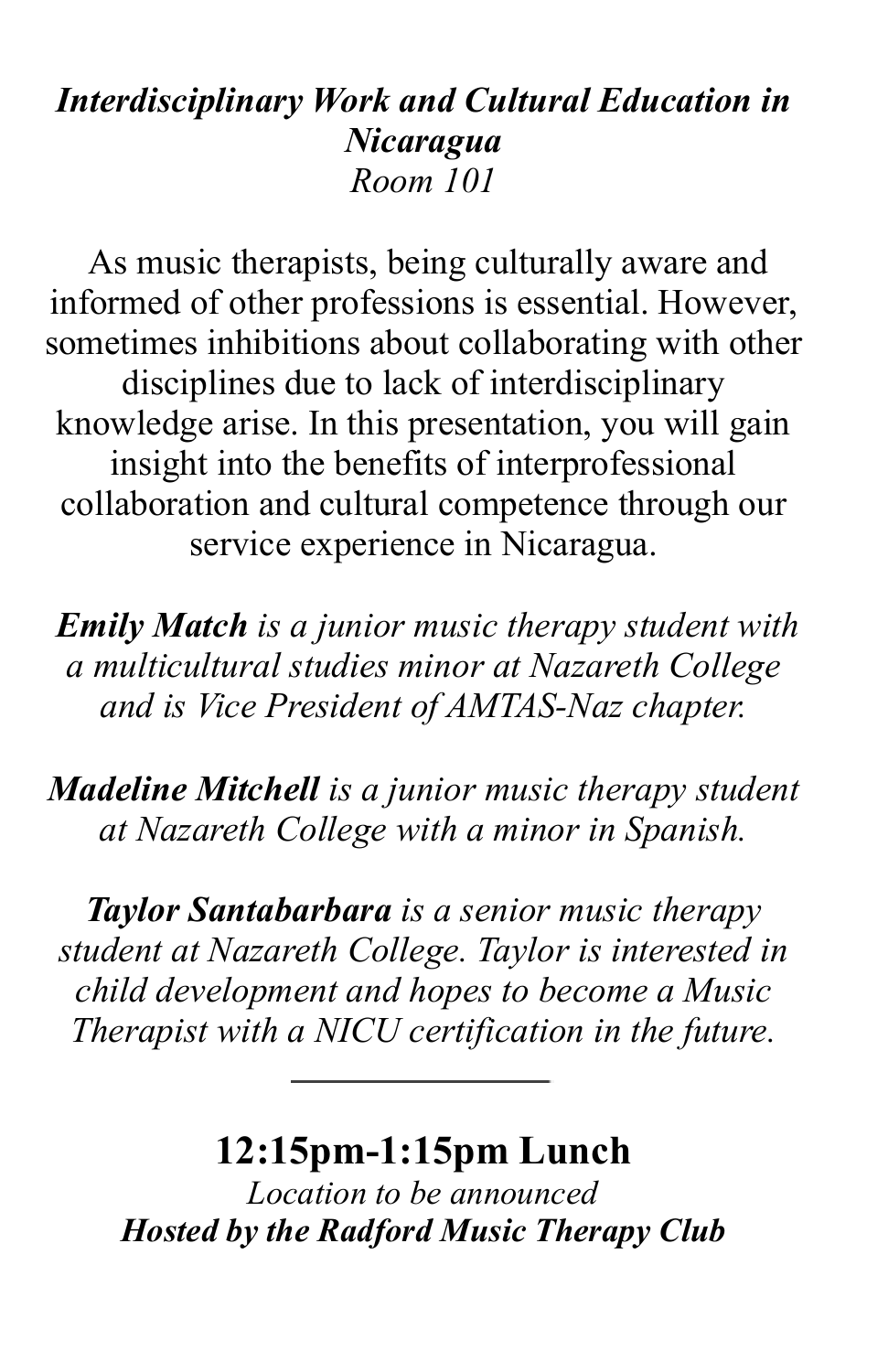## **Concurrent Sessions III 1:15pm-2:05pm**

*Porterfield Hall*

#### *Improve Your Improv: Identifying Practice Techniques for Developing Musical Spontaneity Room 149*

Learn a variety of practice strategies and techniques to build your improvisational repertoire. The focus of the presentation will be on learning, sharing, and engaging in individual as well as paired activities to spark new ideas for improvisation. The presentation is geared towards musicians with a wide range of piano skills and a common desire to improve their improvisation abilities.

*Meghan Smith, MT-BC graduated from Temple University and interned at The Center for Discovery. She lives in Rhode Island and currently works for Hands in Harmony, serving a variety of populations in RI and MA.* 

*Emily O'Sullivan, MT-BC graduated from Nazareth College and interned at The Center for Discovery. She currently works at BOCES 1 in Rochester, NY with a focus on adolescents with autism in a school setting.*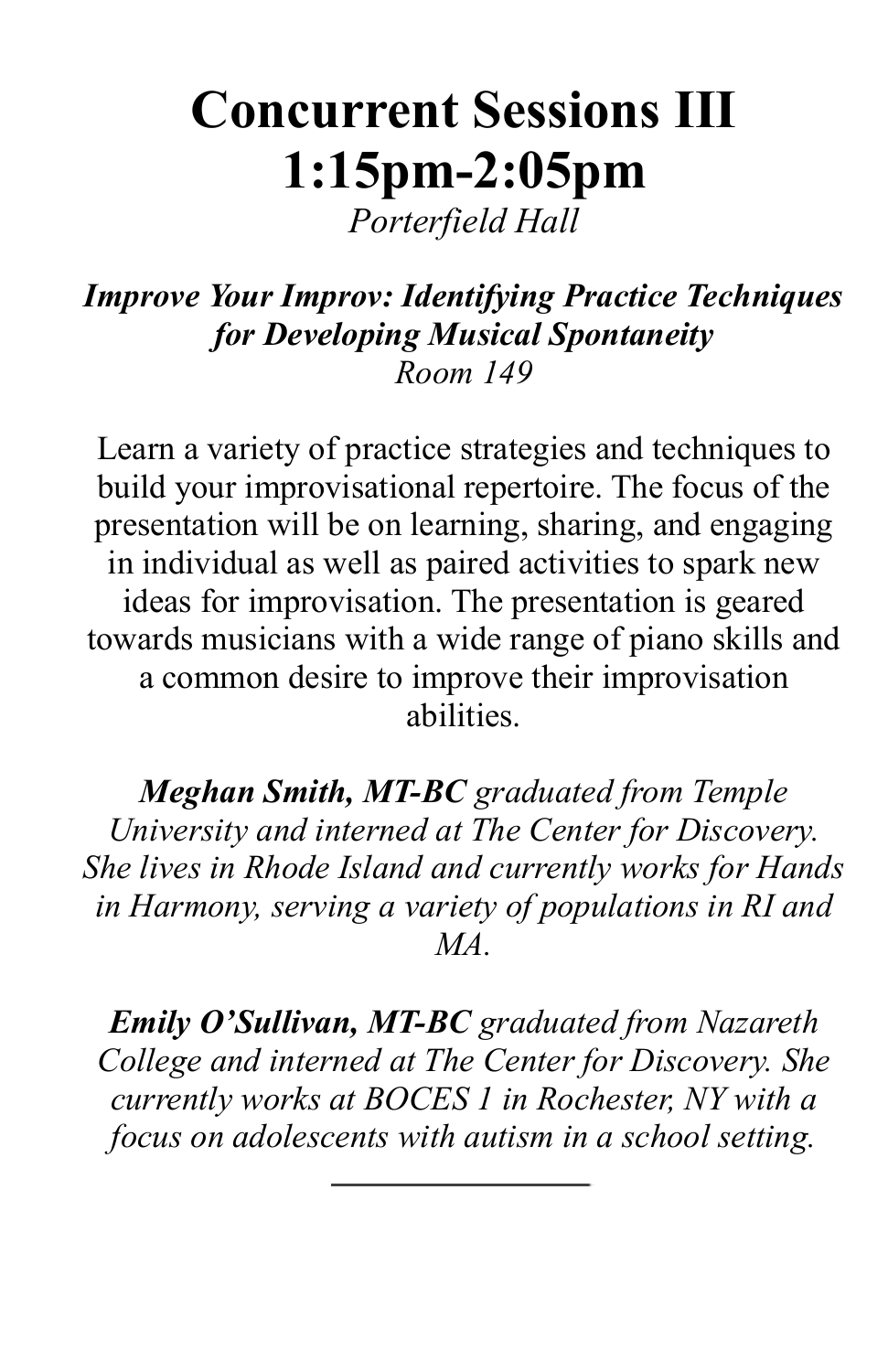### *Body Percussion and its use in Music Therapy Clinical Work Room 101*

Music therapists can use body percussion in a variety of ways in a music therapy session, if the music therapist is aware of the techniques, and how to use them appropriately. I will teach different body percussion techniques and explore its uses in clinical practice.

*Rachel Steffen grew up in Marietta, Georgia, and now lives Topeka, Kansas and Radford, Virginia. She is a music therapy major at Radford University, and her primary instrument is percussion.* 

#### *Singing With Clients Room 107*

The importance of healthy singing techniques for the therapist and client in a clinical session and choosing appropriate range/style of song while working with all populations.

*Caitlin Dotson is a junior at Radford University. She is interested in working with children. She is also the director of RU's co-ed a cappella group Noteworthy.*

*Amanda Marcum is a junior music therapy student at Radford University. She is interested in working with older adults. She is also the president of RU's co-ed a cappella group.*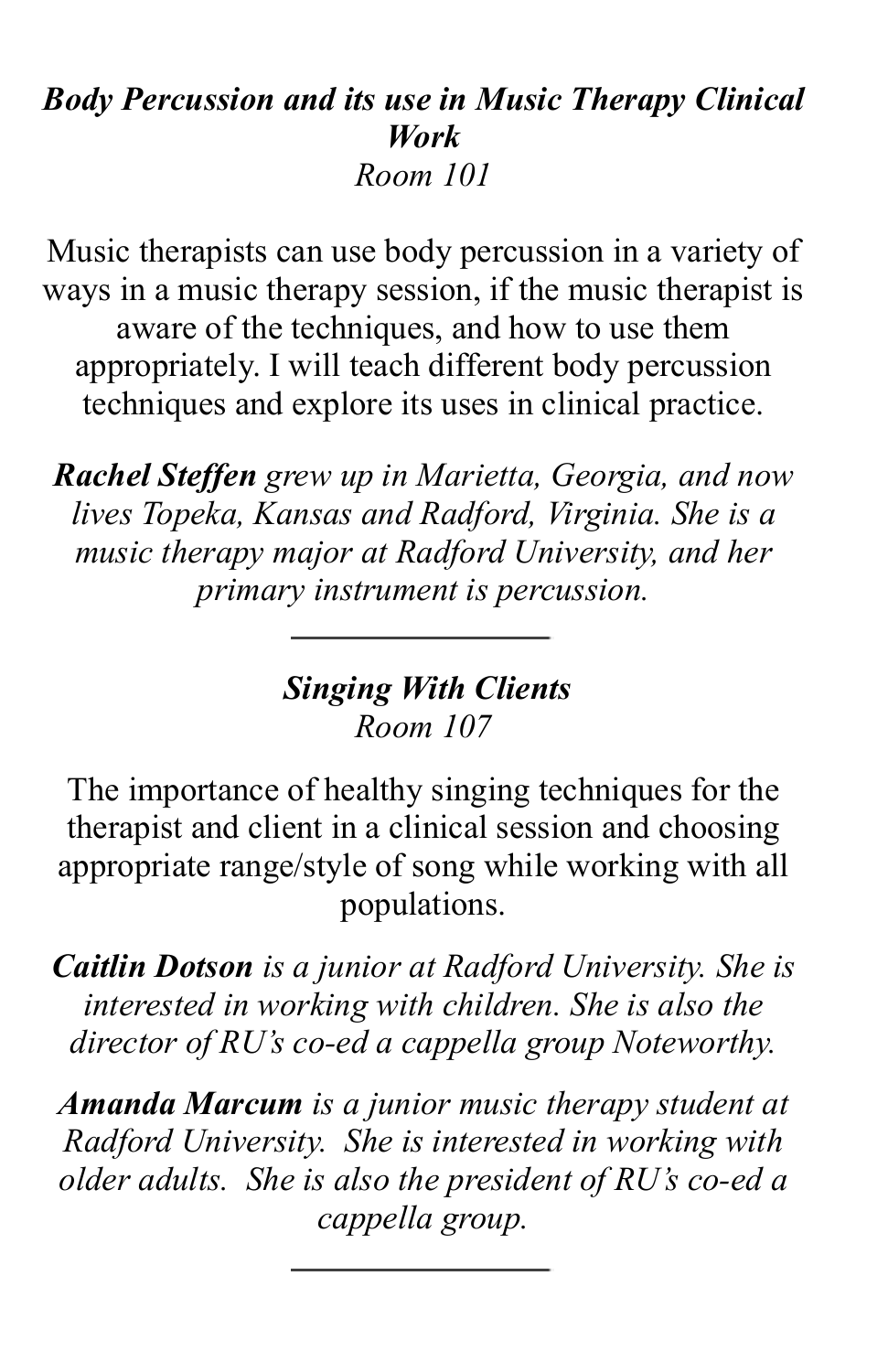## **Concurrent Sessions IV 2:15pm-3:05pm**

*Porterfield Hall*

*Stress and Coping in Undergraduate Music Therapy and Beyond Room 101*

Discussions about stress and stress management should be very important within music therapy programs. This presentation will discuss the importance of understanding stress and coping for students, as well as the how stressors change during the internship, and how coping strategies can be adjusted to better suit these different stressors.

*Celia Grove is an intern for Fairfax County Public Schools, in Northern Virginia. She works with students aged 2-21, with a wide variety of diagnoses, including neurotypical students.*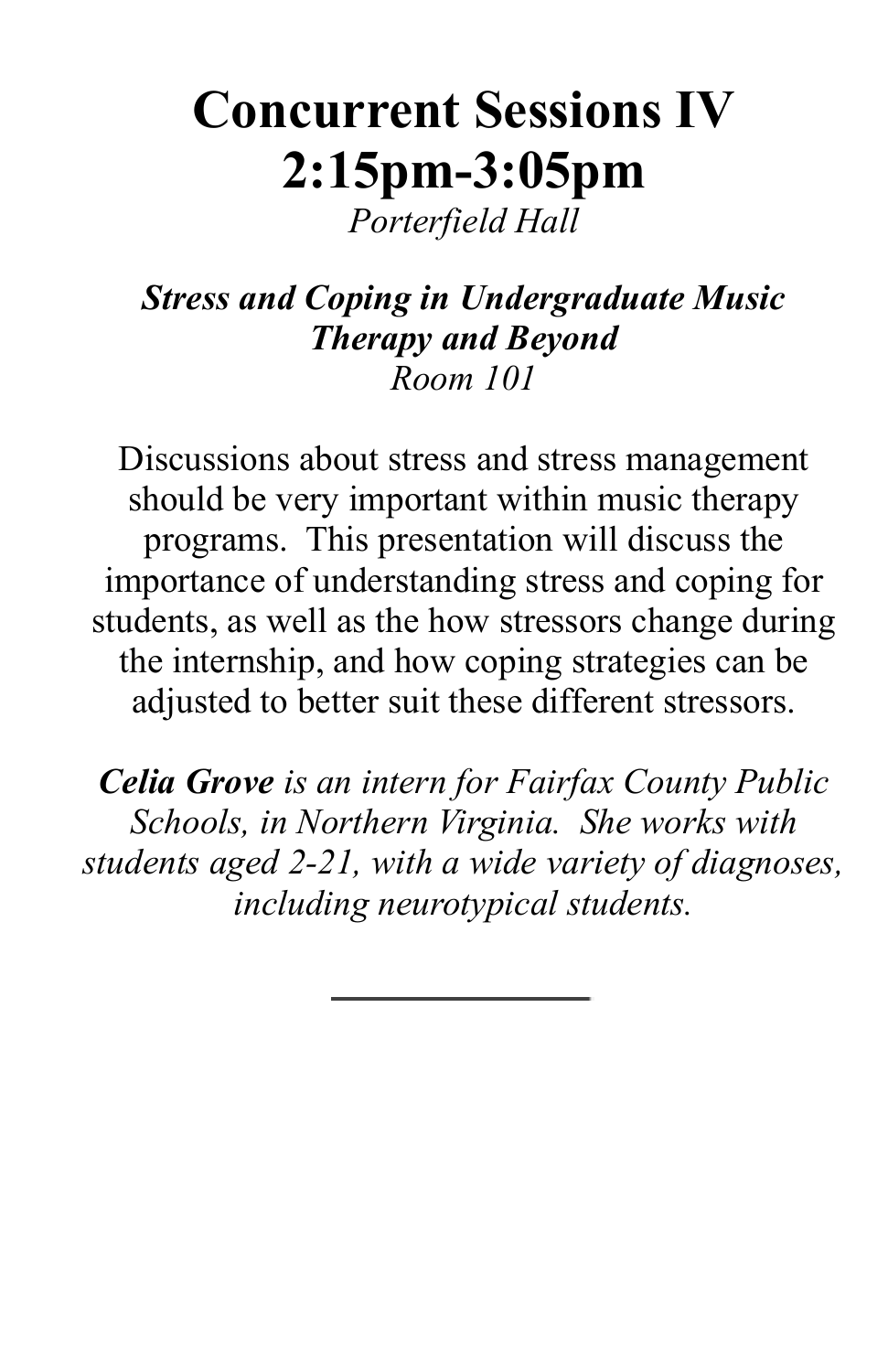### *An Unsculpted Block of Time: Working at the Supportive/Activity Level with Groups of Patients in Acute Care, Adult Psychiatric Facilities Room 107*

This presentation will provide a humanistic conceptual framework that can be used when designing experientials for groups of patients in acute care, adult psychiatric facilities that will both attract patient participation and be therapeutically effective. It will also provide a way of thinking about working with acute, adult psychiatric patients.

*Jon Reichert, MT-BC, MS, received his MS in Music Therapy from Molloy College in May 2018, and currently works at Brunswick Hospital in Amityville, NY. Jon interned at Woodhull Medical Center in Brooklyn.*

### **3:05pm-3:20pm**

*Quick Break* • *Transition to Covington Center Performance Hall for Closing Ceremonies*